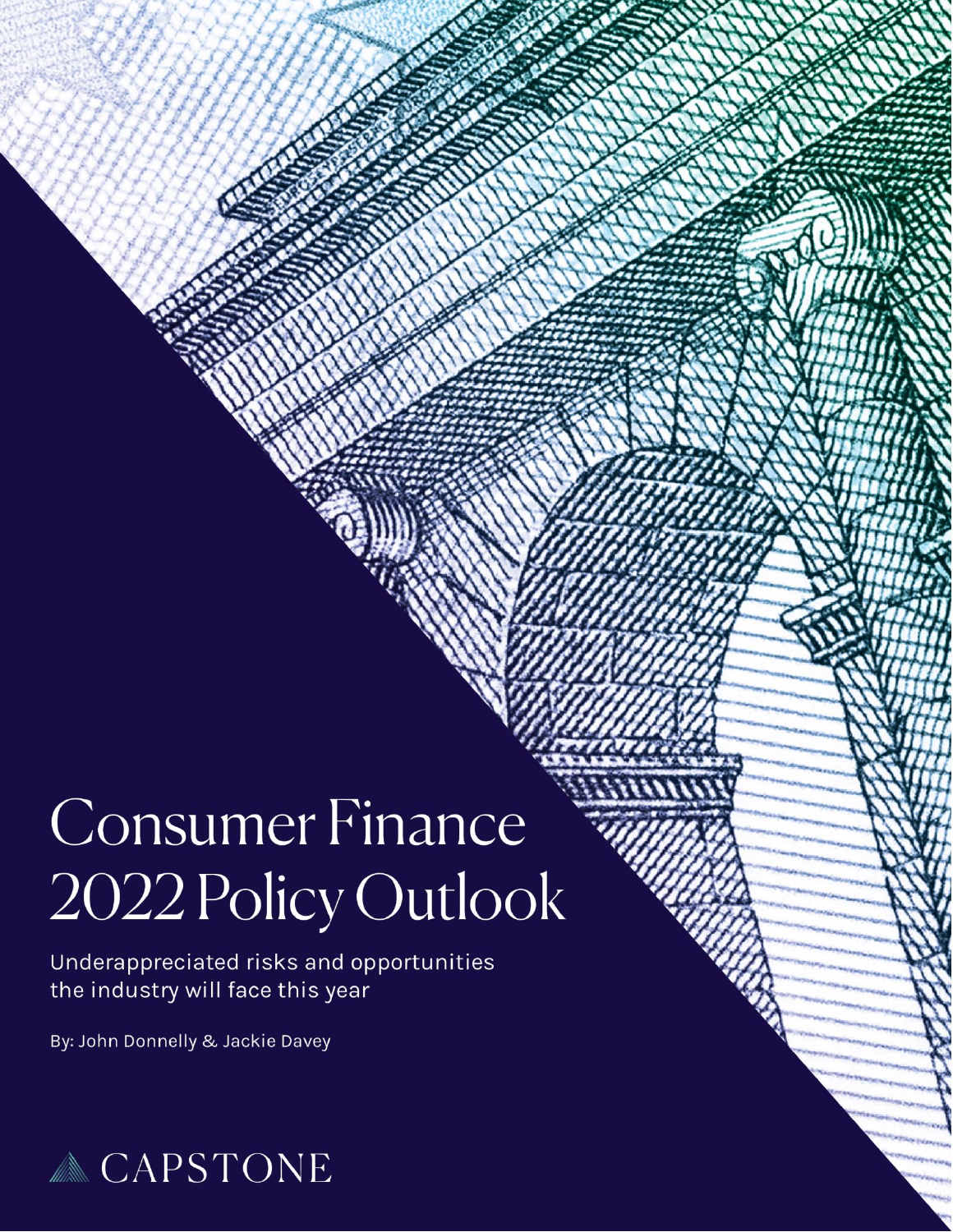## The CFPB's Looming Regulation Ramp-up

2022 will be an inflection point for federal regulation of consumer finance companies, with large companies in the CFPB's crosshairs.

- Consumer Financial Protection Bureau Director Rohit Chopra will accelerate enforcement & rulemaking after 2021 was marked as the year the CFPB took the least action since 2018.
- Regulators will focus on equitable treatment by scrutinizing credit reporting practices, loan underwriting, and companies with significant market power.

## Major Themes

### Large Companies Move into CFPB's **Crosshairs**

#### Credit Reporting Agencies

Director Chopra has made clear that he will focus on the largest industry operators, especially repeat offenders, and will seek significant financial penalties to serve as a greater deterrent to illegal activity. We believe credit reporting fits squarely within his priorities at the CFPB. The industry is highly concentrated with three national credit reporting agencies (CRAs)—TransUnion (TRU), Equifax Inc. (EFX), Experian Plc (EXPN on the London exchange)—and two model developers—Fair Isaac Corp. (FICO), which is dominant, particularly in the housing market, and VantageScore, which is owned through a joint venture of the CRAs.

Credit reporting is a target of the bureau's data-driven approach as well. It annually generates the highest number of consumer complaints, including in 2021 when it accounted for more than 4x as many complaints as the next category, debt collection. Credit reporting also stands as the gatekeeper for consumer access to credit and housing, where the bureau is pursuing more equitable outcomes.

Director Chopra [raised](https://www.ftc.gov/system/files/documents/public_statements/1583802/chopra_statement_for_midwest_recovery_systems.pdf) concerns with credit reporting during his time as a Federal Trade Commission (FTC) commissioner. He stated that action from the CRAs may be required to fix "debt parking," or the practice of placing fake or questionable debts onto consumer credit reports to force payments, and suggested that agencies refuse to work with furnishers with unusually high deletion rates. He also said, "The CFPB can address this problem by using its authority to define unfair, deceptive, and abusive practices by credit reporting agencies."

Capstone believes, given Director Chopra's prior comments and his focus on large operators in highly concentrated industries, CRAs will be held responsible for credit reporting errors and illegal actions by creditors and other information furnishers. We believe this could result in guidance that increases the burden on CRAs to verify information is accurate and detect illegal practices or force changes to how they respond to consumer disputes.

#### Large Companies Holding Consumer Data

Similarly, Chopra has expressed concern with how large technology firms collect/use consumer data, restrict product access or limit consumer choice, and protect consumers from fraud while treating each equally. In comments submitted to the CFPB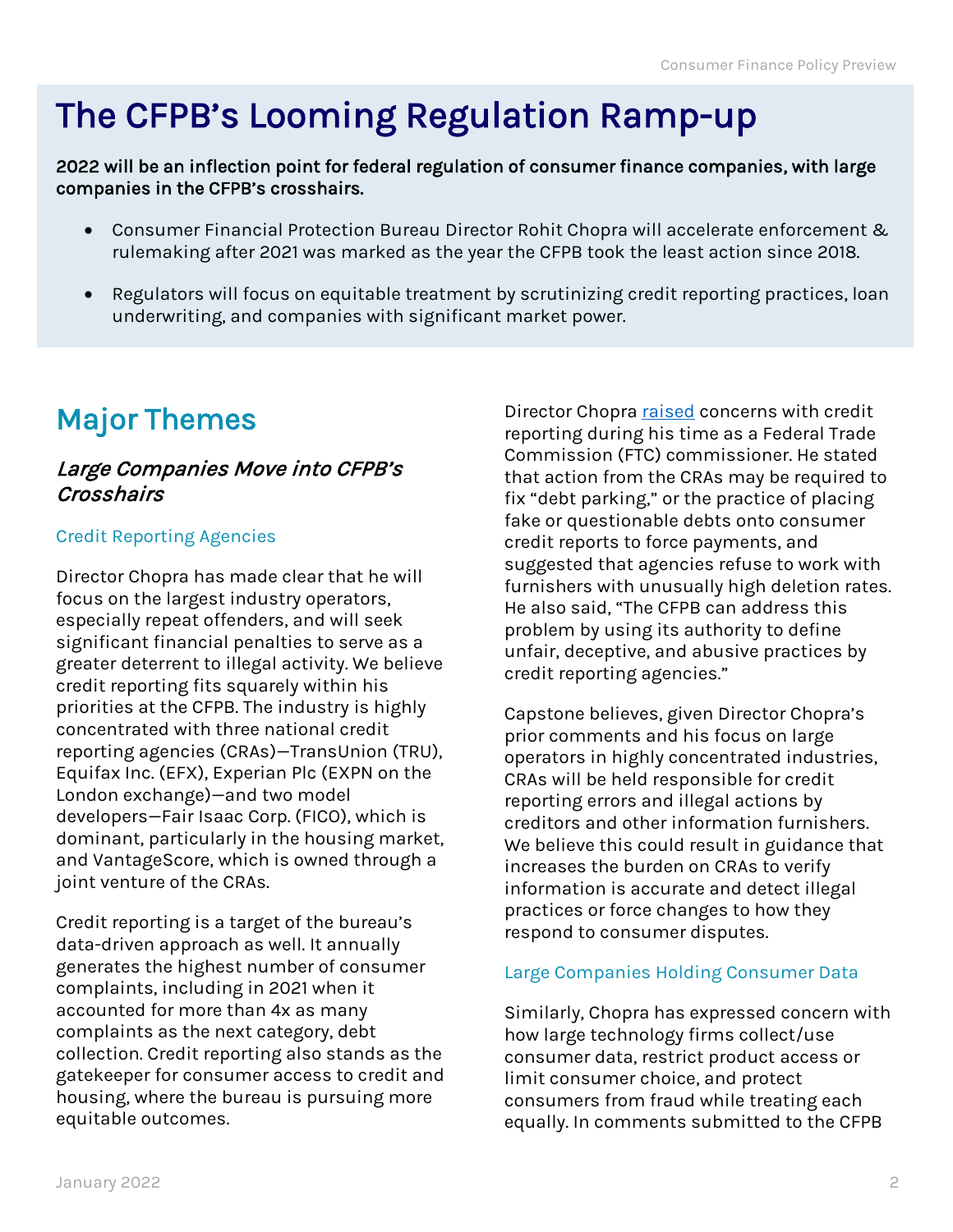related to the large technology companies, consumer advocates noted that peer-to-peer (P2P) payment systems do not protect consumers from fraudulent transactions, or correct human or technical errors (such as entering the wrong phone number or email address). They called for clarity from the CFPB on payment providers' responsibility under the Electronic Funds Transfer Act (EFTA) for investigating and resolving consumer disputes.

In its [Fall 2021](https://files.consumerfinance.gov/f/documents/cfpb_supervisory-highlights_issue-25_2021-12.pdf) Supervisory Highlights, the CFPB found that institutions failed to conduct reasonable investigations in response to error notices from consumers who attempted to send P2P funds that were not received by the intended recipients. The bureau found the institutions reviewed only whether the transactions were processed in accordance with the sender's instructions and not whether the transfer went to an unintended recipient due to a token error.

## Large Financial Institutions

Additionally, we believe large institutions will be scrutinized for bank overdraft charges, an issue that has been at the top of consumer advocate priority lists for years. In his [statement](https://www.consumerfinance.gov/about-us/newsroom/prepared-remarks-cfpb-director-rohit-chopra-overdraft-press-call/) alongside the CFPB's Overdraft Press Call in December 2021, Director Chopra said the bureau will "take action against large financial institutions whose overdraft practices violate the law" and "prioritize examinations of banks that are heavily reliant on overdraft."

We believe this signals risks for banks that are highly exposed to overdraft fees including Toronto-Dominion Bank (TD, 15.4% of net income), BancFirst Corp. (BANF, 12.6% of net income), Regions Financial Corp. (RF, 10.2% of net income) and Trustmark (TRMK, 10.1% of net income), and, to a lesser extent, banks that generate the most total income from overdraft, including Wells Fargo & Co. (WFC, \$1.0B in overdraft fees), JPMorgan Chase & Co. (JPM, \$924M in overdraft fees), Bank of

America Corp. (BAC, \$823M in overdraft fees), and again TD Bank (\$347M in overdraft fees).

The CFPB is likely to address overdraft fees through rulemaking, even as financial institutions "self-regulate" more and move away from the fees, including a highly publicized December 1<sup>st</sup> announcement by Capital One Financial Corp. (COF) that it was eliminating overdraft charges—news that consumer advocates celebrated.

Scrutiny of large operators provides opportunities for smaller, innovative companies.

We believe the scrutiny of large operators provides opportunities for smaller, innovative companies that could challenge dominant market participants, although these companies tend to face regulatory risk from moving quickly and historically flaunting regulatory requirements.

For example, although some Democratic lawmakers criticized them, we believe companies such as Upstart Holdings Inc. (UPST), which received an updated no-action letter from the CFPB in November 2020, could present ways to reassess creditworthiness, although we are cautious on "black-box" algorithms fueled by artificial intelligence.

Similarly, we think regulators and consumer advocates could view financial institutions that present alternatives to overdraft—such as Varo and Chime or solutions such as Brigit Inc. and OportunPath from Oportun Financial Corp. (OPRT)—favorably with appropriate controls.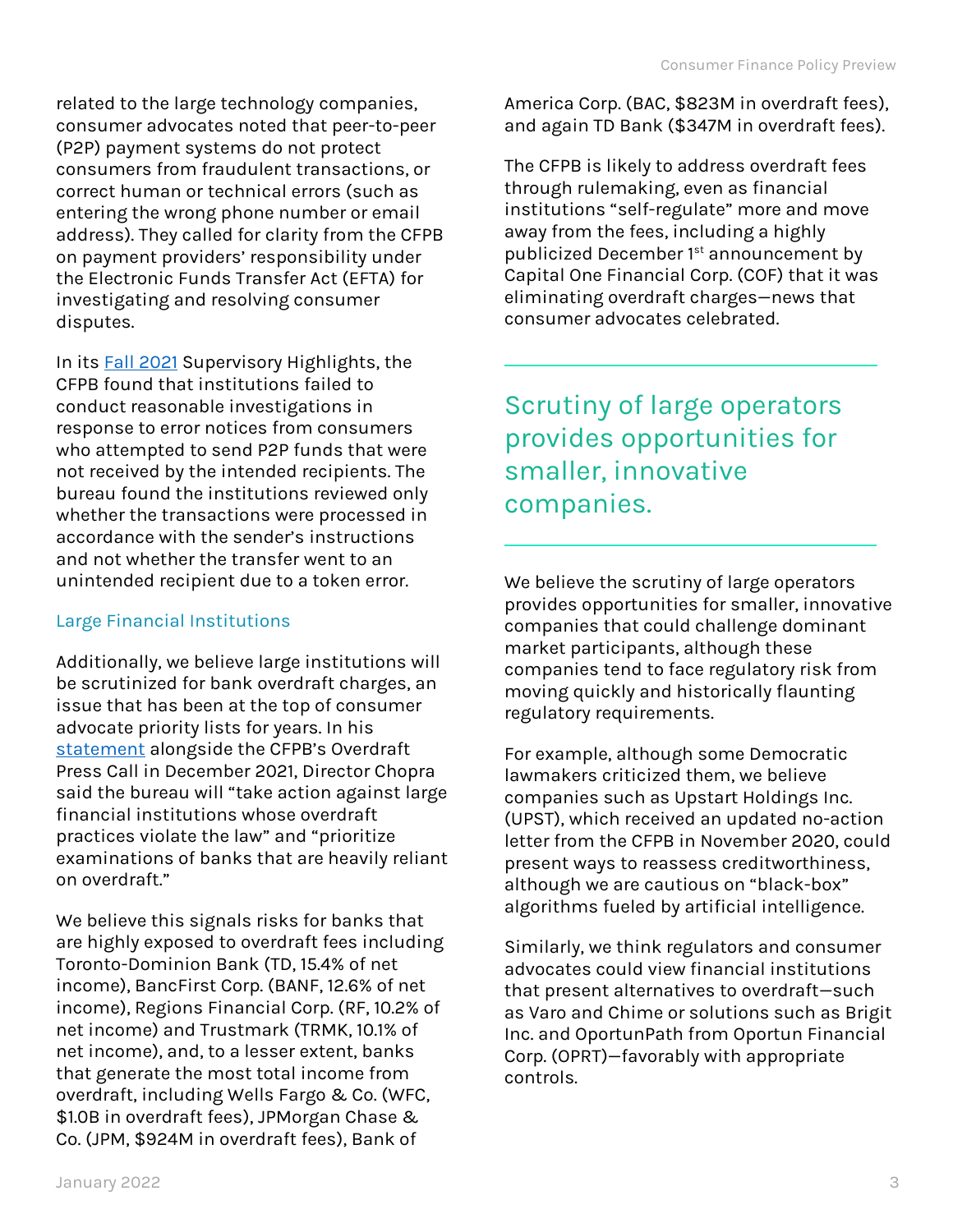## Increased Focus on an Equitable Recovery from the COVID-19 Pandemic

When he was appointed acting director in January 2021, Dave Uejio listed two CFPB priorities: racial equity and recovering from the COVID-19 pandemic. These concerns have carried over to Rohit Chopra, who combined the two in a cross-bureau priority titled "equitable recovery from the COVID-19 pandemic" in the [Draft Strategic Plan for](https://files.consumerfinance.gov/f/documents/cfpb_draft-strategic-plan_fy-2022-2026.pdf)  [Fiscal Years 2022](https://files.consumerfinance.gov/f/documents/cfpb_draft-strategic-plan_fy-2022-2026.pdf)–2026.

CFPB concerns related to pandemic policies were evident in the bureau's Fall 2021 Supervisory Highlights. Among the findings, examiners noted that mortgage servicers charged delinquency-related fees to borrowers who should have been exempt based on forbearance provisions in the Coronavirus Aid, Relief, and Economic Security (CARES) Act and failed to evaluate loss mitigation applications submitted within the required 30 days while payday lenders misled customers and erroneously debited accounts that were provided loan extensions.

The findings corroborated the bureau's COVID-19 Prioritized Assessments Supervisory Highlights in January 2021 that found widespread issues where supervised entities struggled to adjust to sudden changes from the pandemic and faced significant backlogs with accommodating requests or provided inaccurate information, typically due to a combination of increased requests and staffing shortages.

Comments from CFPB leadership indicate that mortgage servicing, which the bureau formally prioritized in a [memo](https://files.consumerfinance.gov/f/documents/cfpb_bulletin-2021-02_supervision-and-enforcement-priorities-regarding-housing_WHcae8E.pdf) from February 2021, will be the top concern for the pandemic recovery. Regulatory pressure will force servicers to remain cautious in pursuing foreclosures, resulting in a gradual increase (which will be further limited by broad-based home price appreciation) when the CFPB's

procedural safeguards expire at the end of 2021.

Conversely, we believe regulators and consumer advocates viewed the pandemic response from certain industries favorably, relieving some regulatory concerns. While not subject to any federal requirements, most auto lenders provided voluntary accommodations to borrowers, and we believe the industry flexibility and sharp drop in delinquencies and repossessions have alleviated some concern that the CFPB would follow the trend set by many state attorneys general and allege that auto loans with a high likelihood of default are inherently unfair, although the bureau is currently investigating Credit Acceptance Corp. (CACC) and the scope of the investigation is unclear.

Likewise, we believe the large debt buyers adopted conservative business practices during the pandemic, including suspending legal collections. The companies, which are subject to the CFPB's new rules as of November 2021, benefited from high collection rates fueled by consumer stimulus, which allowed for a less aggressive approach.

## Consumer Finance Opportunities in 2022

### Low-Cost Consumer Lenders Benefit from Reduced Stimulus

Capstone believes low-cost consumer lenders are well-positioned against regulatory scrutiny in 2022. While our discussions indicate a decreasing likelihood the CFPB will choose to undertake rulemaking for the small dollar lending rule (which would be the third iteration), we believe the CFPB will increasingly scrutinize the payday and high-cost lending industries, which many consumer advocates believe should not exist.

However, we believe regulators will draw a sharp distinction between these lenders and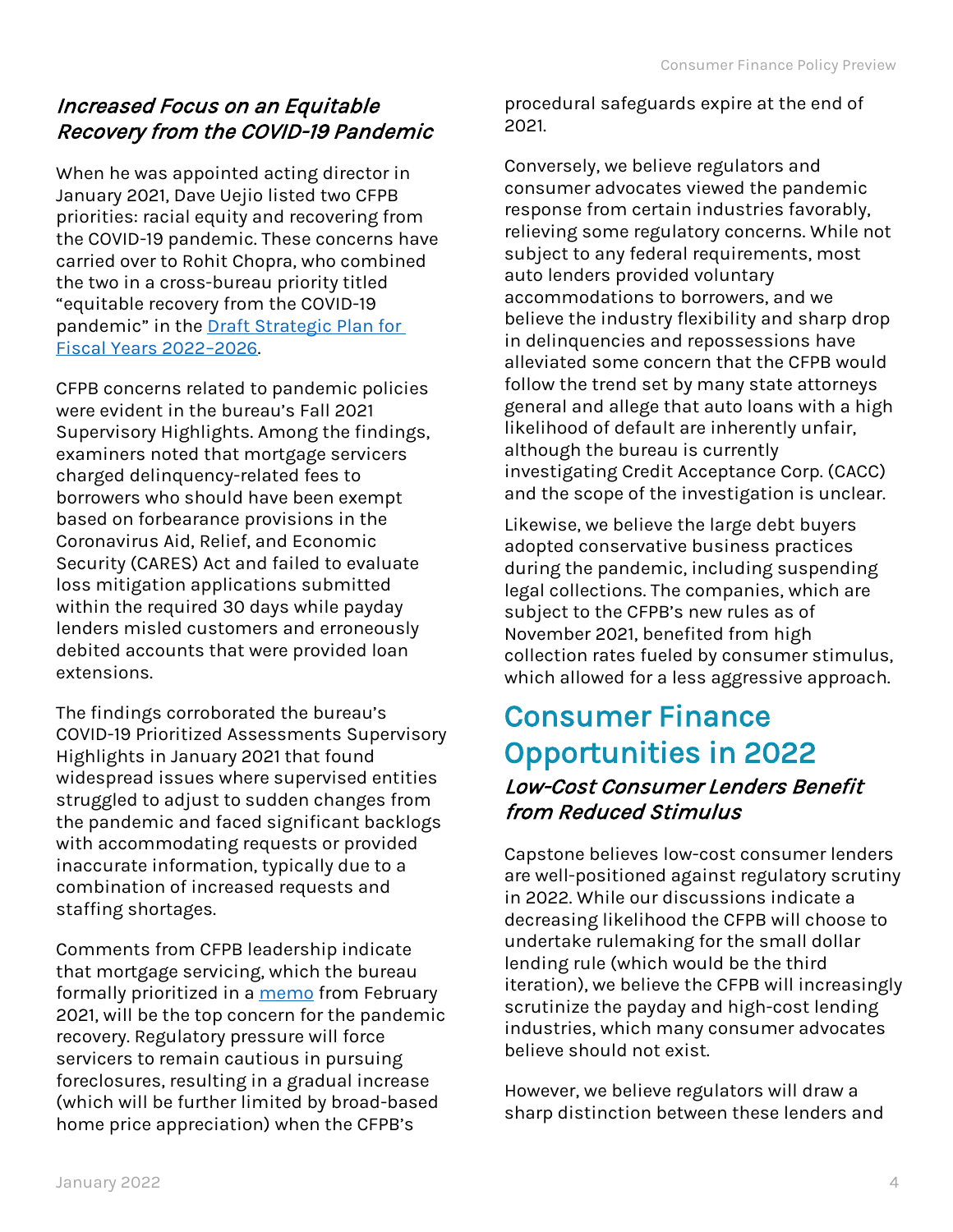lower-cost alternatives from firms such as OneMain Holdings Inc. (OMF).

#### Capstone's Call at a Glance: Small Dollar Lending Rule

We assign a 40% probability that Director Chopra will order a review of the CFPB's small dollar lending law by March 31<sup>st</sup> and a 5% probability that a new rule will go into effect during President Biden's first term.

If the law is rewritten and goes into effect, we expect it will largely eliminate the traditional payday lending industry, forcing companies to pivot to longer-term installment loans.

\*Capstone's predictions are informed by rigorously examining historical occurrences and current conditions while rooting out cognitive biases systematically. We update our probabilities often to reflect the latest information. Read more [here.](https://capstonedc.com/showing-our-work-capstones-quest-for-accuracy/)

It is possible the CFPB will designate larger non-bank installment lenders for supervision, which we believe the bureau has considered in the past, although it is not a high priority given the lower concern about this segment. If designated, the companies would be subject to examinations by the CFPB, which may result in a modest increase in compliance costs, although we believe the larger operators already have robust compliance management systems given the existing risk of bureau and state enforcement.

Furthermore, we believe waning federal stimulus will likely drive demand for small dollar loan originations. Federal programs in 2020 and 2021, especially direct checks through three rounds of Economic Income Payments and enhanced unemployment insurance, represented significant headwinds for loan originations.

In 2020, OneMain's total loan originations declined 23% y/y while through the first three quarters of 2021, originations were up 33% y/y, but still down 2% compared to 2019. Q3 2020 represented the first quarter of growth relative to 2019, at 5.4%. Even applying a conservative 6% growth rate to 2019 originations would

result in more than 8% y/y growth in originations in 2022, and more than 44% growth compared to 2020.

We expect the proposed stimulus programs most notably the potential extension of the advanced Child Tax Credit (CTC) through the Build Back Better Act—would be adequate to support loan performance and not severely limit loan demand. Any further delays or limitations on the advance CTC payments, which now will not be paid until February 2022 at the earliest and is at risk of not being extended at all, would generate further tailwinds for loan originations. Through the first three quarters of 2021, OneMain reported an average of 3.4% of accounts were delinquent by more than 30 days compared to an average of 3.9% in 2020 and 4.2% in 2019. While the delinquency rate is likely to increase in 2022, following the trend of deeper subprime lenders in 2021, we expect it to remain below 4%, maintaining tailwinds for lenders.

## Large Debt Buyers Well-Positioned for New Debt Collection Rules

We believe debt buyers will benefit from the decrease in federal stimulus in 2022 relative to 2021, similar to originators of unsecured loans. In a conference call alongside its Q3 earnings report, Encore Capital Group Inc. (ECPG) said it sees Q3 purchases as the bottom of the cycle as credit card balances were rising alongside total consumer spending volume. Through the first three quarters of 2021, Encore reported \$481 million in portfolio purchases, down 7.2% y/y and down 36.5% compared to 2019. Similarly, PRA Group Inc (PRAA) reported \$384 million in portfolio purchases in the US and Australia through the first three quarters of 2021, down 7.8% y/y and 31.4% compared to 2019.

We also view the large, publicly listed companies as well-positioned for increased regulatory scrutiny from the CFPB. The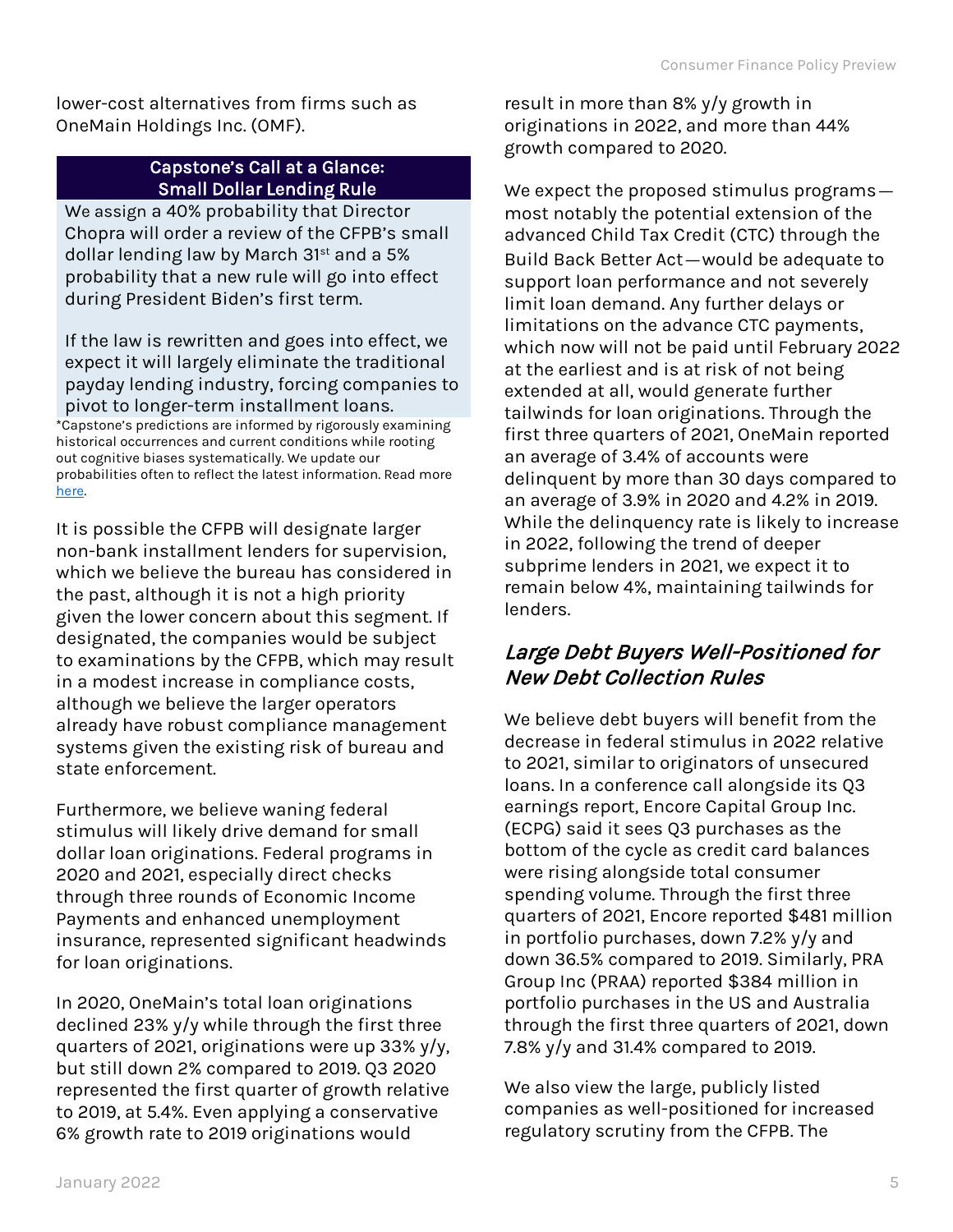bureau's debt collection rules went into effect on November 30, 2021, and impose new requirements on market participants, including limitations on the number of call attempts and new disclosure forms. Encore and PRA were both subject to many of these provisions due to prior consent agreements with the CFPB. These companies have sophisticated compliance management programs, which we believe makes them attractive partners to creditors that are likely to be increasingly concerned with regulatory intervention.

The companies' robust compliance practices also should translate to more effective state practices. California passed its Debt Collection Licensing Act in September 2020, which for the first time requires debt collectors to be licensed with the state's Department of Financial Protection and Innovation (DFPI) by the end of 2021. The law also subjects debt collectors to examination by the DFPI. Similarly, New York recently passed legislation amending the state's approved disclosures that are delivered to debtors. We believe large companies are most able to monitor and adapt their business practices to changing state requirements.

The debt collection space is not without risk, however. We expect the CFPB will aggressively enforce the new rules, with a primary emphasis on the phone call limitations and ensuring the increased use of electronic messaging is done in a manner that is not an unfair, deceptive, or abusive act or practice (UDAAP). Given Director Chopra's prioritization of large operators and repeat offenders, PRA and Encore could be further scrutinized.

Additionally, as the CFPB is likely to focus on markets that receive the most consumer complaints, the debt collection industry could be a priority (debt collection is the second most common complaint category) and for its role in credit reporting (the most common complaint). Even so, we believe the

opportunities for the larger participants, under industry-friendly rules, outweigh the risks.

## Consumer Finance Risks in 2022

### Increased Scrutiny of 'Digital Redlining'

We expect the CFPB to prioritize racial equity in fulfilling its mission in 2022. In the bureau's draft strategic plan, released in December 2021, it acknowledged that it frequently referenced the concept of equity and added, "we will embed a racial equity lens and focus our attention on these communities, recognizing that work to protect and empower underserved people benefits all people."

[Commenting](https://www.consumerfinance.gov/about-us/newsroom/remarks-of-director-rohit-chopra-at-a-joint-doj-cfpb-and-occ-press-conference-on-the-trustmark-national-bank-enforcement-action/) on a joint enforcement action with the Department of Justice (DOJ) and Office of the Comptroller of the Currency (OCC) in October, Chopra highlighted disparate home ownership rates and pledged that "at the CFPB, we will also be closely watching for digital redlining, disguised through so-called neutral algorithms, that may reinforce the biases that have long existed." Chopra has been critical of "black box" algorithms that academic research has found could reinforce historical areas of bias, by including data such as education background, sources of credit, or more overt concerns such as ZIP codes.

We expect the CFPB's focus on racial equity to manifest in several ways, covering the full ecosystem of consumer lending. We anticipate a focus on underwriting practices and credit approval, as well as any discrepancies in when furnishers choose to report negative information to the CRAs. Additionally, we think the CFPB could renew its scrutiny of dealer markups and inconsistent pricing practices in the auto market, which it must address through auto lenders, as it does not have oversight over most dealers. Finally, similar concerns could extend to the debt collection and repossession markets where the CFPB is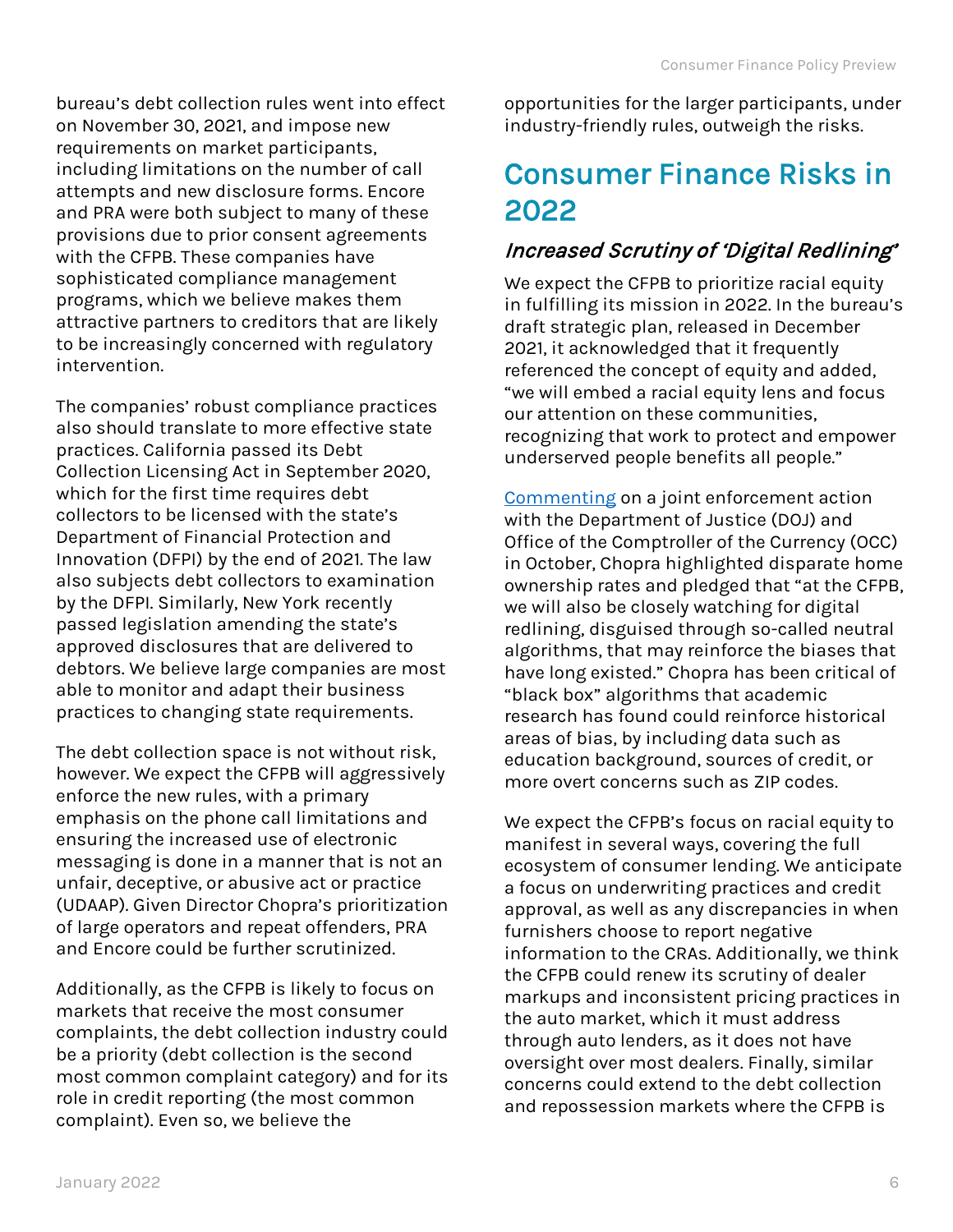likely to review different approaches or outcomes between racial demographics.

In its Fall 2021 Supervisory Highlights, the CFPB found mortgage lenders violated the Equal Credit Opportunity Act (ECOA) when it found statistically significant differences in the application of pricing exceptions for African American and female mortgage applicants. We believe the housing market, where applicants disclose their race due to the Home Mortgage Disclosure Act (HMDA), provides data that makes it easier for the bureau to identify and scrutinize potentially discriminatory practices.

## State Regulators Leverage CFPB to Take More Assertive Approach

States have taken a more assertive approach to consumer protection in the past five years, primarily to offset what they viewed as a less aggressive approach by the CFPB under the Trump administration. As the CFPB realigns with priorities from Democrat-led states, we believe these states will partner with the bureau, rather than ceding oversight responsibility to the federal government.

In comments to the National Association of Attorneys General in December, Director Chopra encouraged state attorneys general (AGs) to enforce federal law, particularly when it provides greater protection than state statutes. He also indicated that the bureau is considering ways to allow states access to the CFPB's Civil Penalty Fund, which had a balance of \$476 million as of September 30, 2021, in cases where the CFPB does not formally join the lawsuit.

State AGs have been active in consumer finance issues such as subprime auto lenders, which led to settlements by Santander Consumer USA Holdings Inc. (SC) with the Massachusetts and Delaware AGs and a 34 state consortium. Similarly, Credit Acceptance settled suits with Massachusetts and Mississippi, in addition to ongoing, disclosed

investigations by the New York AG and a 40+ state consortium led by the Maryland AG, as well as civil investigative demands (CIDs) from the CFPB as recently as June 2021.

#### Capstone's Call at a Glance: Rent-To-Own

We assign a 40% probability that regulators will take enforcement action against virtual rent-to-own offerings by the end of January 2023.

We assign a 70% probability that state attorneys general will file charges or agree to a settlement with Acima, which is owned by Rent-A-Center Inc. (RCII), by the end of 2024.

We assign a 5% probability of enforcement action for traditional retail RTO companies by the end of January 2023.

Regulator attention will likely slow virtual RTO growth, a key factor for providers carrying a higher valuation than traditional RTO companies. Additionally, negative product attention could lead to reputational damage, resulting in the termination of partnerships or difficulty obtaining new partnerships.

\*Capstone's predictions are informed by rigorously examining historical occurrences and current conditions while rooting out cognitive biases systematically. We update our probabilities often to reflect the latest information. Read more [here.](https://capstonedc.com/showing-our-work-capstones-quest-for-accuracy/)

More recently, in November, Rent-A-Center Inc. (RCII) disclosed that it received a letter from the Nebraska AG, representing 38 other states, initiating a multistate investigation into Acima, the company's virtual rent-to-own (VRTO) business arm. We believe VRTO presents consumer risks not captured in state laws focused on traditional rent-to-own (RTO) operations. However, the business is generally exempt from CFPB oversight, which excludes short-term leases, leaving states and the FTC with primary regulatory jurisdiction.

We also believe states could become more proactive in scrutinizing new financial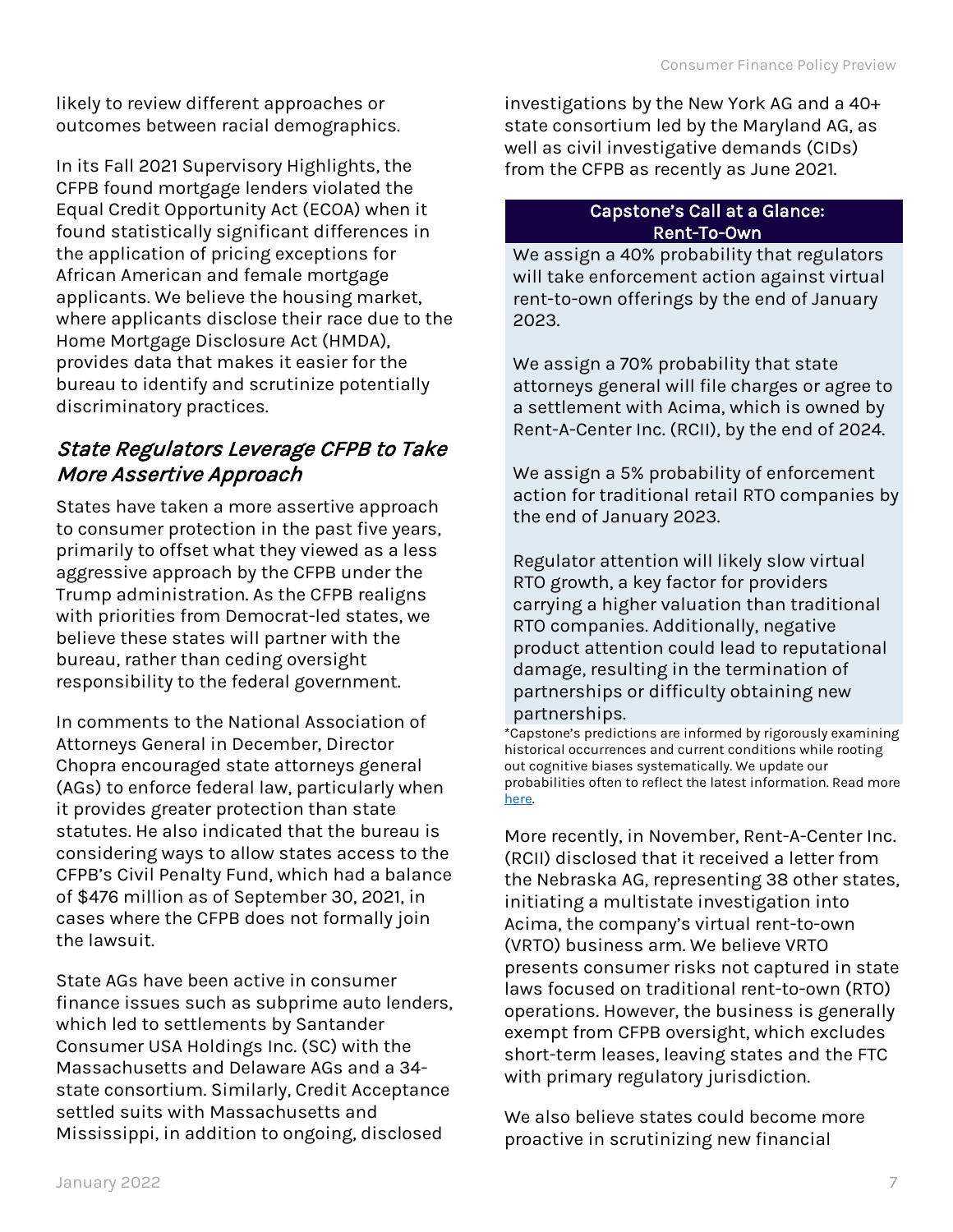offerings. For example, in 2020, California settled charges that buy now, pay later (BNPL) firms Sezzle Inc. and Afterpay operated as lenders without a license. These settlements pushed many BNPL firms to approach their products as loans, rather than retail installment sales. We believe states could scrutinize other forms of financing that are similar to loans, but may be marketed as alternatives to credit, including VRTO, earned wage access, overdraft alternatives, income share agreements, and short-term sources of liquidity with optional fees. If defined as credit, these products may be subject to licensing, certain disclosures, and state interest rate limits.

## Key Questions We're Asking in 2022

## Will CFPB Director Shun 'Regulation by Enforcement?'

In his confirmation hearing before the Senate Banking Committee, and subsequent testimony to Congress, Republicans regularly pressed Chopra to disavow "regulation by enforcement," or the use of enforcement actions to establish *de facto* industry rules without the more time-consuming and formal processes of regulatory guidance or rulemaking. Financial services industry groups have raised the issue. including a [whitepaper](https://www.consumerbankers.com/sites/default/files/CBA-White-Paper_Regulation-By-Enforcement.pdf) from the Consumer Bankers Association. In response to congressional questions, Director Chopra indicated that the bureau would focus on "making it clear to market participants what's expected of them."

While his exact path is unclear at this time, we expect his enforcement approach will fall well short of the hopes of both the financial services industry and Republicans. We believe the bureau will use its broad UDAAP authority to establish industry compliance standards, particularly for issues on racial equity and areas such as payday lending, where

rulemaking faces significant challenges, and the bureau has already released two prior rules that are entangled in litigation.

If Director Chopra avoids regulation by enforcement, we believe it would be positive for areas that are unlikely to see rulemaking, such as the politically powerful auto lending industry. While we do not see it as an immediate priority, we believe the CFPB could adopt state AG arguments that subprime auto loans with a high probability of default are inherently a UDAAP. We believe such an approach will likely play out only through enforcement, especially within any meaningful time frame.

### Will Republicans Gain Control of Congress in 2022 Midterm Elections?

Democrats have been able to leverage narrow control of the House and Senate in 2021 to pass legislation through reconciliation and confirm most of President Biden's regulatory nominees relatively smoothly. However, the party of the sitting president has historically fared poorly during midterm elections. According to Gallup's polling history, presidents with an approval rating below 50%—which President Biden has averaged below since mid-August, according to FiveThirtyEight—have seen their party lose an average of 37 House seats during midterm elections. Republicans only need to net five seats to gain control of the House, given the current 221 (D) to 213 (R) makeup and net 1 Senate seat to split the 50–50 deadlock, though gaining the 60-vote majority needed to overcome the filibuster would be a much steeper feat.

While the current close margin in Congress has limited President Biden's ability to execute his agenda, Republican control of either, or both, chambers would further eliminate the ability to move Democratic legislative priorities. This would remove the Democrats' ability to rely on the reconciliation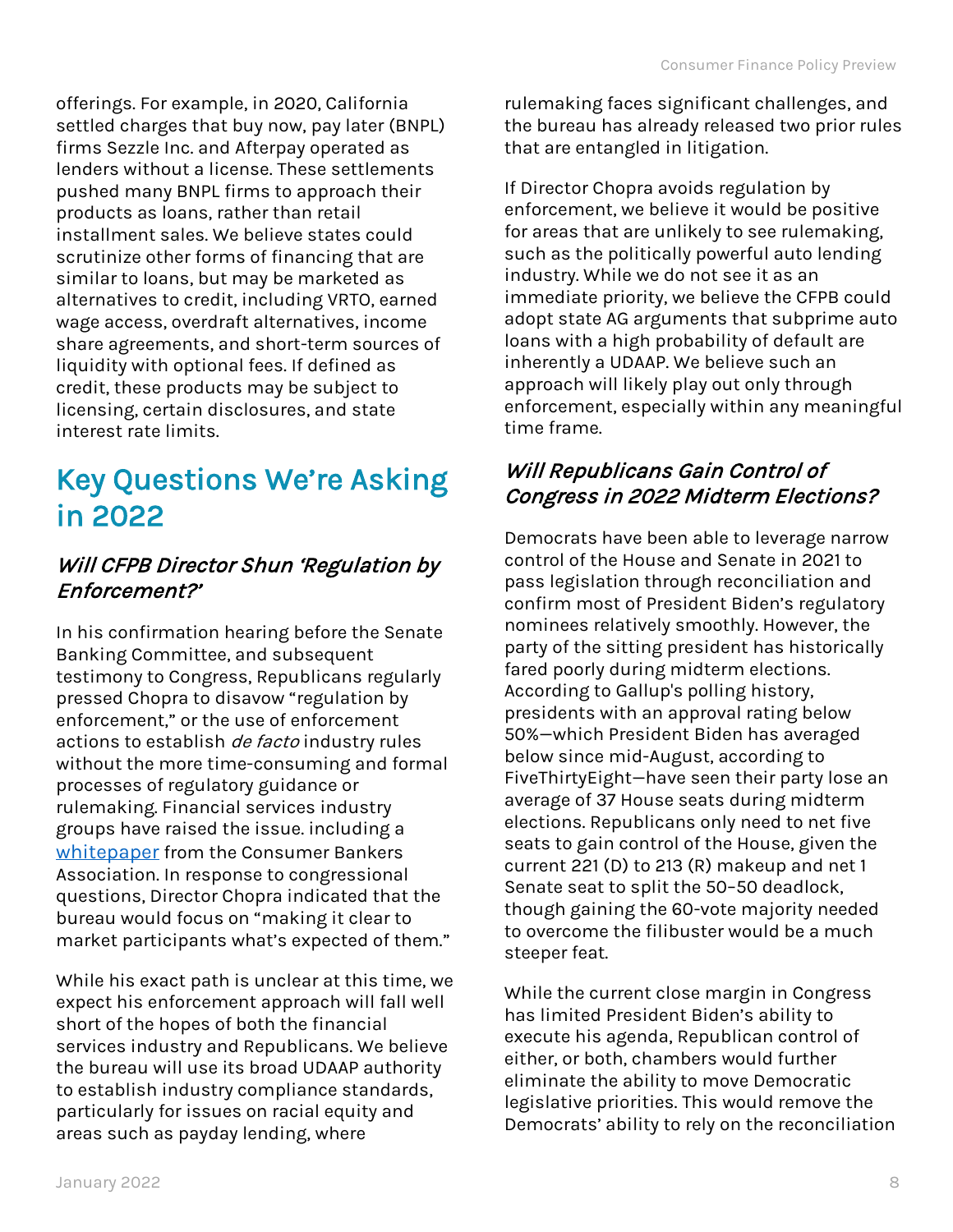process, which has been utilized to provide significant consumer stimulus through the American Rescue Plan (stimulus checks, enhanced federal unemployment insurance, and advance child tax credit) and the planned Build Back Better Act (proposals for extending the advance child tax credit, paid leave, and universal childcare). We currently believe legislation related to progressive consumer finance priorities is unlikely to pass, given a bloc of moderate Democrats and filibuster requirements, but Republican control would eliminate the already slim chance of passage for these bills, such as the Veterans and Consumers Fair Credit Act ([H.R. 5974](https://www.congress.gov/bill/117th-congress/house-bill/5974/all-info)/[S.](https://www.congress.gov/bill/117th-congress/senate-bill/2508)  [2508](https://www.congress.gov/bill/117th-congress/senate-bill/2508)), which proposes expanding the Military Lending Act's 36% interest rate cap to all consumers.

Senate control will be particularly important for confirming any outstanding nominations, as well as replacing vacancies that arise after 2022. Notably, Jelena McWilliams' term as Federal Deposit Insurance Corporation (FDIC) chair expires in June 2023, and since her replacement would have to be confirmed by the Senate, Republican control of the chamber would significantly limit the ability of President Biden to appoint anyone other than a moderate to fill the role. Moderate leadership at the FDIC would reduce the likelihood of significant changes to the bank partnership models that many small dollar lenders rely on in states with strict interest rate limits.